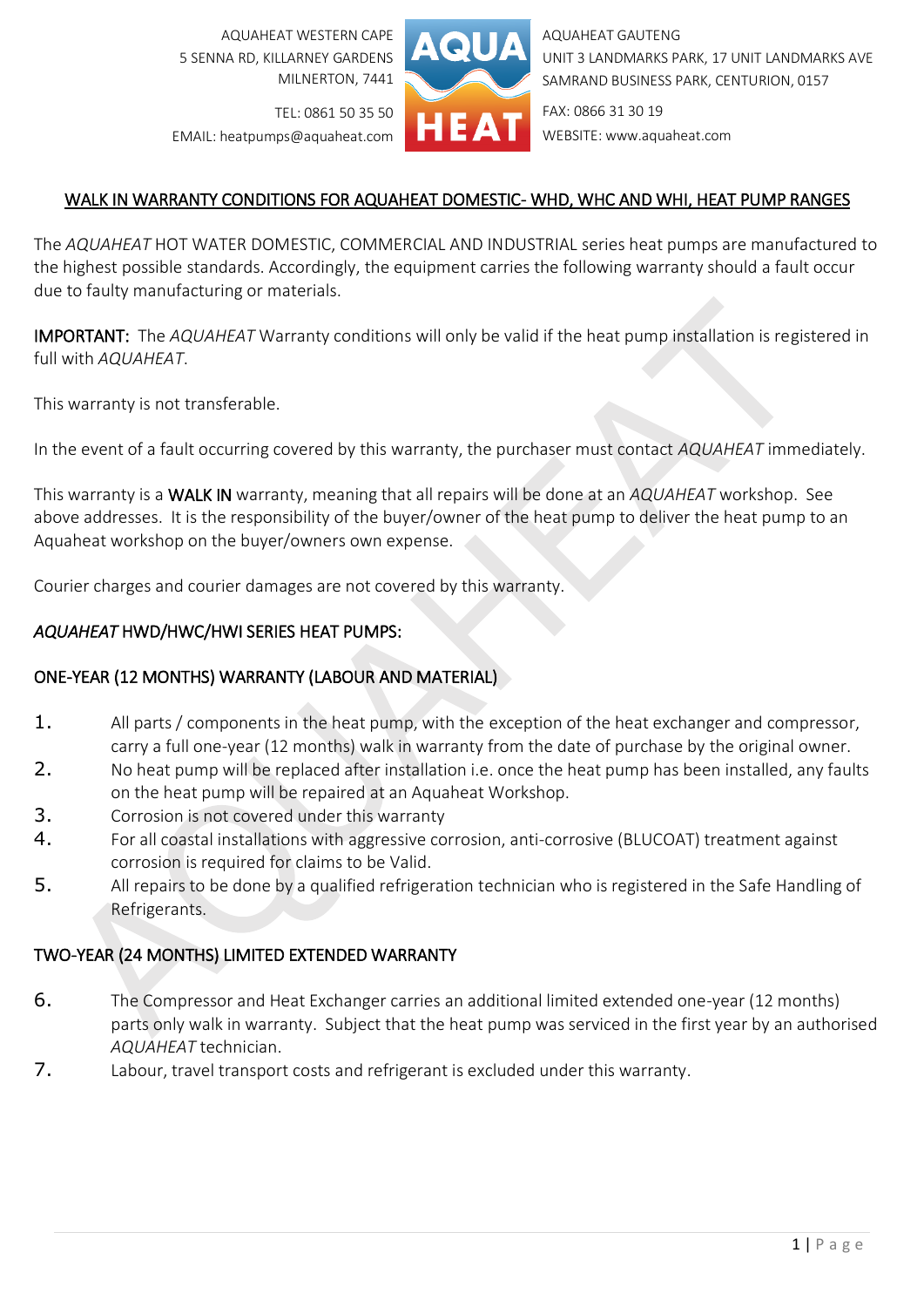AQUAHEAT WESTERN CAPE 5 SENNA RD, KILLARNEY GARDENS MILNERTON, 7441



AQUAHEAT GAUTENG UNIT 3 LANDMARKS PARK, 17 UNIT LANDMARKS AVE SAMRAND BUSINESS PARK, CENTURION, 0157

TEL: 0861 50 35 50 EMAIL: heatpumps@aquaheat.com FAX: 0866 31 30 19 WEBSITE: www.aquaheat.com

## NOTE:

No claim in pursuance of this warranty will be recognised unless received by *AQUAHEAT* during the warranty period.

### The warranty is void if the following are not adhered to:

The heat pump must be installed and used in accordance with the instructions supplied.

Please note:

Filtration equipment and circulating pumps are installed in-line before the heat pump. Chemical additives and chlorine generating equipment are installed in-line after the heat pump. Chlorine electrolyser cathodes are earthed. Electrical connections comply with the relevant standards.

The heat pump is designed to be used for hot water heating, which should be chemically balanced. The water should have a pH of 7.0 to 7.6 that is regularly treated with a sanitising system using chlorine, either added in compound form, or generated in situ in concentrations as recommended by the relevant Health Department. Should other chemical treatment systems or parameters be used, *AQUAHEAT* will not be responsible for damage done by corrosion, scaling and stress cracking of the equipment.

If evidence suggests the equipment has been subjected to other than normal use or has been improperly serviced or maintained, the warranty will be void.

This warranty is applicable to workmanship and materials only. *AQUAHEAT* will replace, at no charge, all parts returned, which display faulty workmanship or materials in accordance with the conditions above. *AQUAHEAT* accepts no responsibility for loss, damage or injury to persons or property arising from warranty failure of equipment, unless with the express authority of *AQUAHEAT* or its authorised distributors. This warranty shall not extend to any expenditure otherwise incurred.

*AQUAHEAT* shall not be liable for any incidental, consequential, exemplary, special or punitive damages, or for loss of revenue, profit or use, arising out of breach of this warranty (including but not limited to damage resulting from condensate leakage) or in connection with the sale, maintenance, use, operation or repair of any *AQUAHEAT* product. In no event will *AQUAHEAT* be liable for any amount greater than the purchase price of a defective component.

This limited warranty does not cover products that have been damaged because of accident, abuse, misuse, neglect, improper installation, failure of internal piping or components due to freezing conditions, scale build up or fouling of the heat exchanger, improper maintenance, or failure to operate the heat pump in accordance with the *AQUAHEAT* written instructions, failure to start due to voltage conditions, blown fuses, open circuit breakers or any other damages cause by the electrical services and damage as a result of floods, winds, fires, lightning, accidents, corrosive environment, or other conditions beyond the control of *AQUAHEAT*.